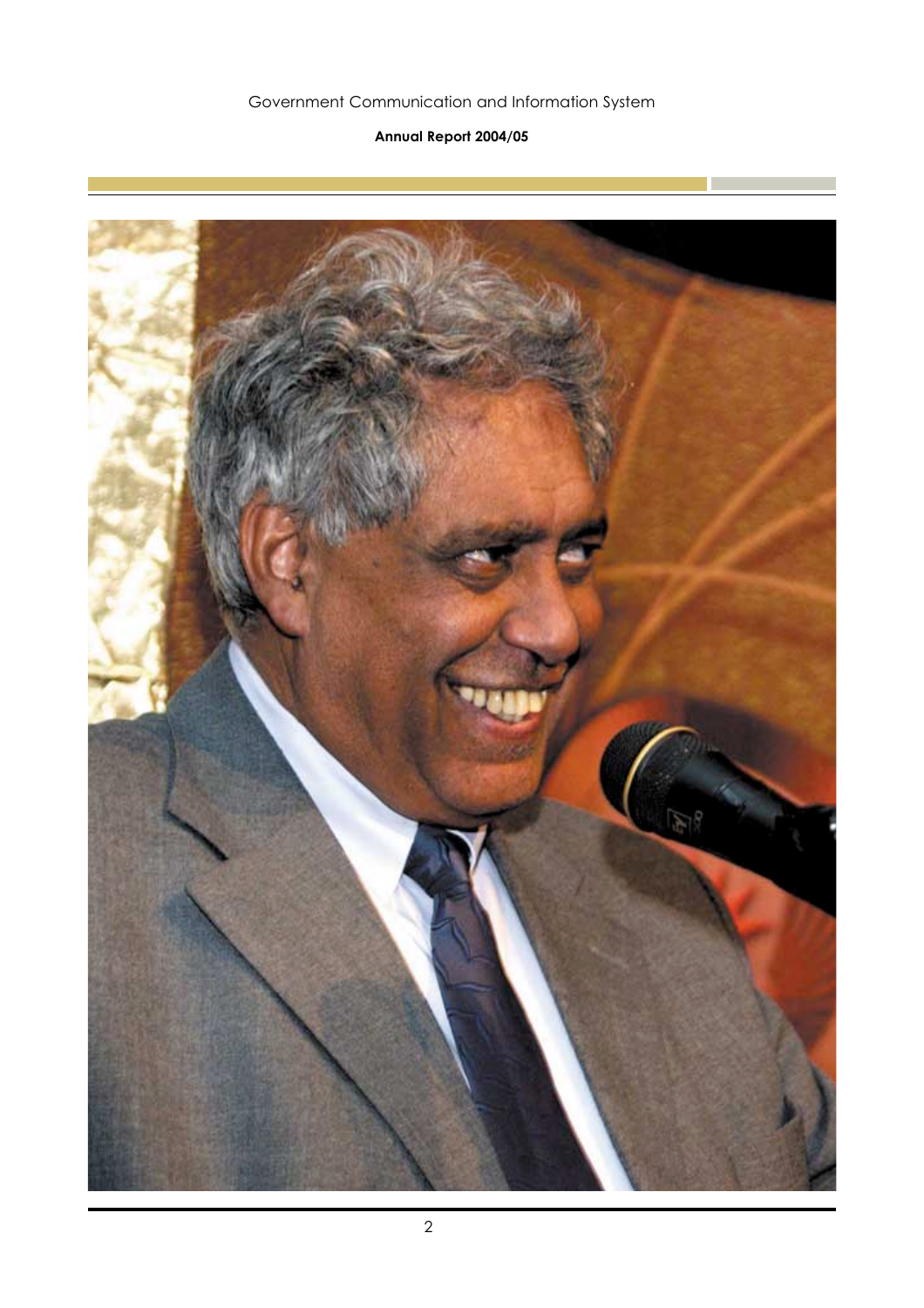# **PART 1: INFORMATION ABOUT THE MINISTRY**

## **1.1 INSTITUTIONS IN MINISTER ESSOP PAHAD'S AREA OF RESPONSIBILITY**

- Government Communication and Information System Minister and Executive Authority.
- International Marketing Council (IMC) The Minister fulfils the responsibility of Executive Authority in terms of the Public Finance Management Act (PFMA), 1999 (Act 1 of 1999).
- Media Development and Diversity Agency The Minister fulfils the responsibility of Executive Authority in terms of the PFMA.
- The Presidency The Minister has specific political responsibility for the Office on the Status of Women, Office on the Status of Disabled People and Office on the Rights of the Child.
- National Youth Commission (NYC) The Minister is charged with the administration of the NYC Act, 1996 (Act 19 of 1996), (as amended in 2000) and meets with the Executive of the Commission on a two-monthly basis to provide political and strategic guidance. He also fulfils the responsibility of Executive Authority.

## **1.2 A SUMMARY OF THE AREAS OF INVOLVEMENT AND WORK OF MINISTER PAHAD**

Apart from the specific responsibilities as outlined above, Minister Pahad is involved in a wide range of activities and projects, namely:

- Member of the Cabinet Committees of the Economic Cluster; Social Cluster; International Relations, Peace and Security Cluster; and the Governance and Administration Cluster
- Presents all Cabinet memoranda emanating from The Presidency at full Cabinet meetings
- Presents current affairs discussions as a standing item at all full Cabinet meetings
- Member of the Board and Exco of the IMC
- Member of the extended South African National AIDS Council Core Group of Ministers
- Convenes an *ad hoc* group to assist in moving the work of the Freedom Park Trust forward
- Convenes an *ad hoc* group to assess the work and progress on the institutionalisation of a new system of National Orders
- Meets on a regular basis with all major media houses (print and electronic) and a group of fund managers
- Attends the regular Presidency Advisers' Forum and assisted with the establishment of The Presidency Consultative Forum
- Chairperson and member of the Board of Trustees of the South African Democracy